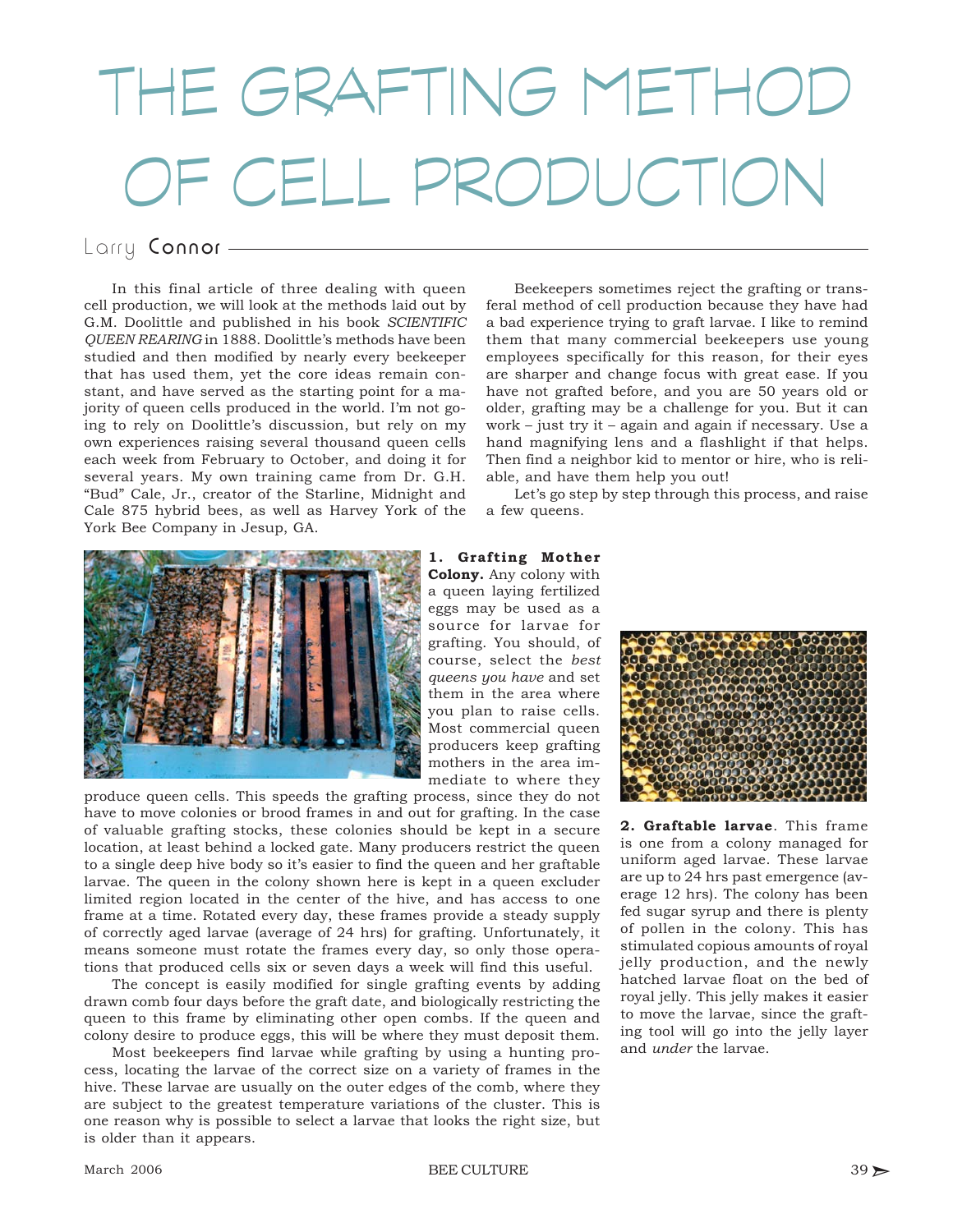

**3. Priming Queen Cell Cups**. One challenge of grafting is to maintain a humid environment within the queen cell. I use royal jelly diluted 50:50 with tap water (The royal jelly is kept frozen until used). A small amount of royal jelly is placed at the center of each cell cup. Here wax cell cups have been fastened to grafting bars with hot wax. There are also plastic cups on the market. I would not mix wax with plastic cells, but lack data to show side-by-side preference. The dilute royal jelly mixture is ultimately removed by the bees and new royal jelly supplied to replace it. During the grafting process the beekeeper is easily able to remove the larvae by floating it off the royal jelly. The dilute mix also keeps the environment around the larvae moist.

When I do not have royal jelly in the freezer, I dry graft, which means that I put the larvae on the bottom of a queen cup without any additional moisture. (You cannot use water, for it will kill the larva). When I do this I only graft a few cell bars at a time before I put them into the hive. Plus, I keep the grafted cells covered with a moist towel. Cell bars are put into grafting frames. They are narrower than regular frames (facilitating movement in and out of the hive), and may be one of several designs.

During a large graft, take grafted cells to the starter colonies a few at a time. Do not wait until the end of the graft or you will have a lower acceptance.





**4. Grafting Tool with Larva**. The small C-shaped larva in the bottom of the brood cell must be located and removed by a grafting tool. I made this stainless steel tool from a commercial model I ground, filed and polished to a very fine point. I like to lift the larva by the center of the C, and then reverse this on the bed of royal jelly mixture in the bottom of the cell bar. I try to avoid turning the larva over, as this may kill it. While grafting it is routine to damage the wax comb in the effort the remove the larva. This is why the grafting tool has wax on it above the tip. There are many grafting tools on the market. Try several until you find, or make one you are comfortable with.



**5. Grafting Set Up**. With a light aimed down into the cells, the grafter has a well-lit work area, and can see the larvae by repositioning the comb against the upright support. The cells laying on the table, are then filled in sequence from one end to the other. I often turn

the frame over, as this person has done, so I am able to see the larvae better.

**6. Starter Set Up**. This is a five-frame nucleus box made into a starter. About five pounds of nurse bees were shaken from several colonies to provide a large amount of royal jelly production. The bottom of the starter is screened, and a feed can is placed on the lid, where



syrup is taken through a hole. I like to graft in the afternoon, put the grafted cells on here overnight, and then move the started cells in the morning. The bees in the starter were used two or three times and then put into a hive with a queen. The starter contains the grafting frame, one or two frames of pollen and honey, and empty comb for syrup storage.

**7. Cell bars on frame covered with bees**. Several pounds of nurse bees cluster over the started cells. The frame is turned over and the bees carefully shaken back into the starter box.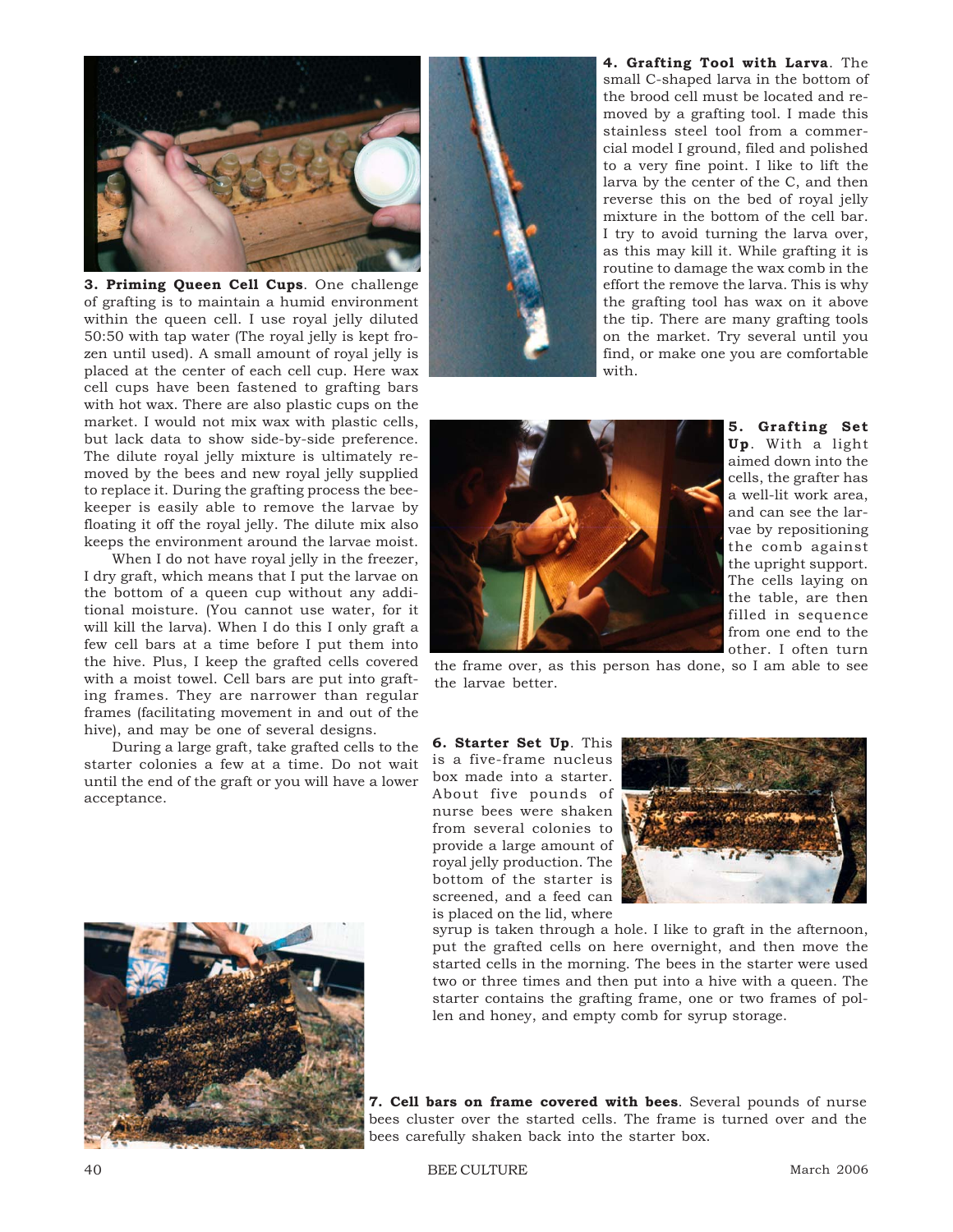

**8. Double rows of cells in starter**. With the bees removed, you can see the success of the graft. This frame is holding six grafting bars of 15 cells each, but can hold as many as nine grafting bars. As a result of my experience, I feel that the larger numbers sometimes used in operations are ideal for a limited time period, and must be reduced whenever the percentage of started cells or the quality of the food stores is reduced.



**9. Started cells on cell bar**. These cells show the amount of feed given the larvae in a cell starter. The edges of the cells are chewed and thinned (in tender wax cups) or wax is added (in plastic cups and tough cells made from older wax).



**10. Started Cells on frame**. These are cells from a starter. This frame holds two cell bars. The number of cells was reduced to increase the percentage of acceptance. Staples are driven into the frame to hold the cell bars. These frame and cell bars will be moved into the cell finisher.



**11. Cells in cell finisher**. These two cells are from a cell finisher colony. This clearly shows where the bees have added wax to the cell cups. These cells were not produced during the peak of the season, as evidenced by the darker color of the cell wax used in the cups. Bees will continue to add wax and the cells will become more and more mottled.



**12. Multi-aged cells in finisher**. This is a cell bar from another beekeeper's finisher colony. This operation adds one bar of cells at a time, and keeps up to three different ages of cells in the builder at all time. This has the possible advantage of only a small number of new cells being fed and under construction at any one time.

**13. Well-drawn queen cells**. These are some cells from a cell builder. The bees have finished cell production, but will continue to add wax as the queen larvae become pupae and then adult queens. Workers continue to be attracted to the cells throughout this period, and will chew the tips of the cells to reveal the queen pupal silk a



day or so before emergence. They are apparently responding to the queen pheromone being produced by the developing queen.



**14. Dissected queen cell**. Once the queen larva has finished feeding on royal jelly, it becomes a prepupa and then a pupa (neither feed). This leaves evidence of the food the bees have provided. The royal jelly fills the cell base in well-fed queen cells, and may be used as proof of good rearing conditions.